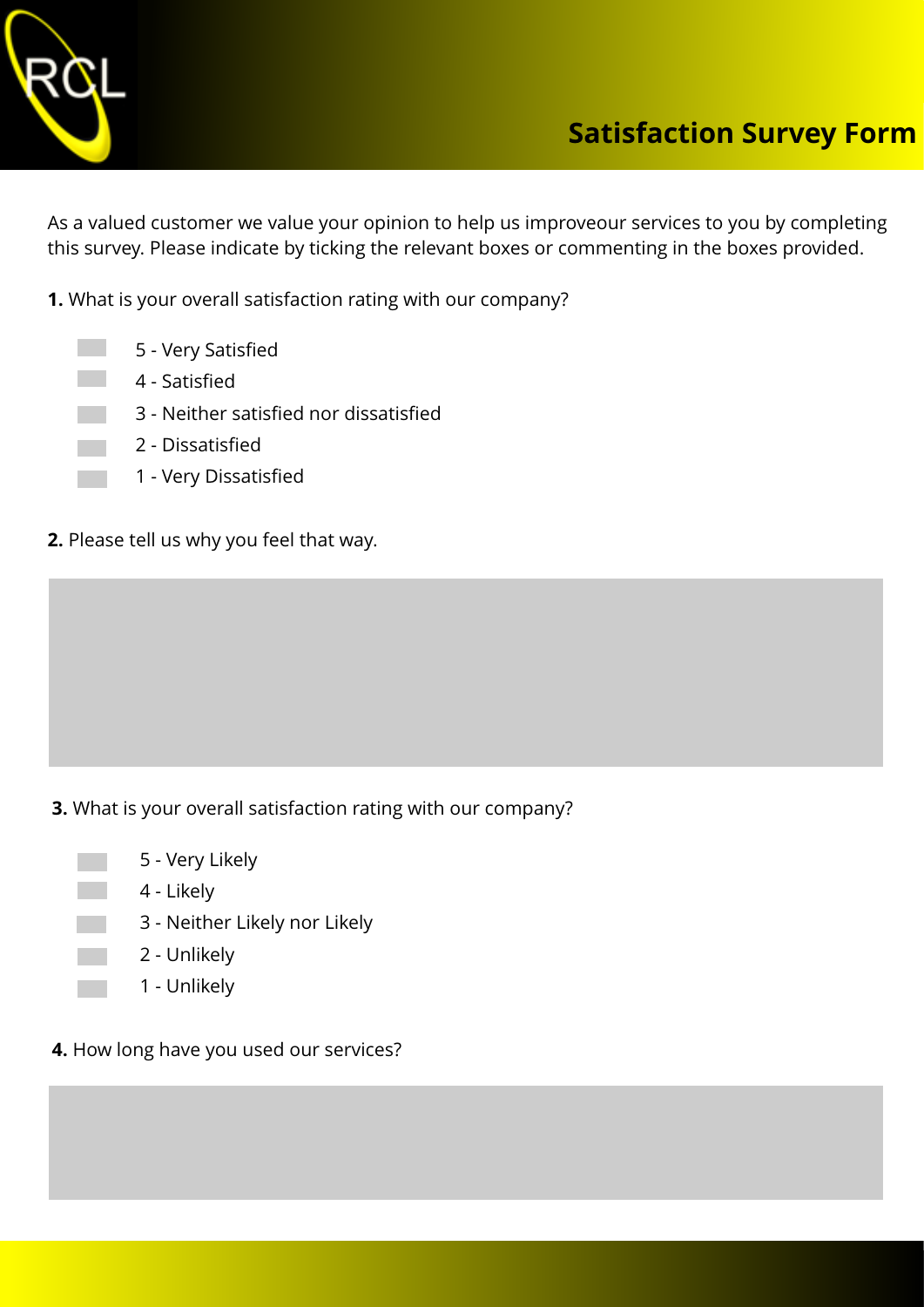## **4.** How satisfied are you with teh following areas of our service?

|                         |  | 5 - Very Satisfied 4 - Satisfied 3 - Neither satisfied 2 - Dissatisfied 1 - Very Dissatisfied<br>nor dissatisfied |  |
|-------------------------|--|-------------------------------------------------------------------------------------------------------------------|--|
| Quality                 |  |                                                                                                                   |  |
| Price                   |  |                                                                                                                   |  |
| <b>Customer Service</b> |  |                                                                                                                   |  |
| Communication           |  |                                                                                                                   |  |
| Follow Up Service       |  |                                                                                                                   |  |

## **5.** Please tell us why?

**6.** What do you like about RCL, & why?

## **7.** What do you dislike about RCL, and why?